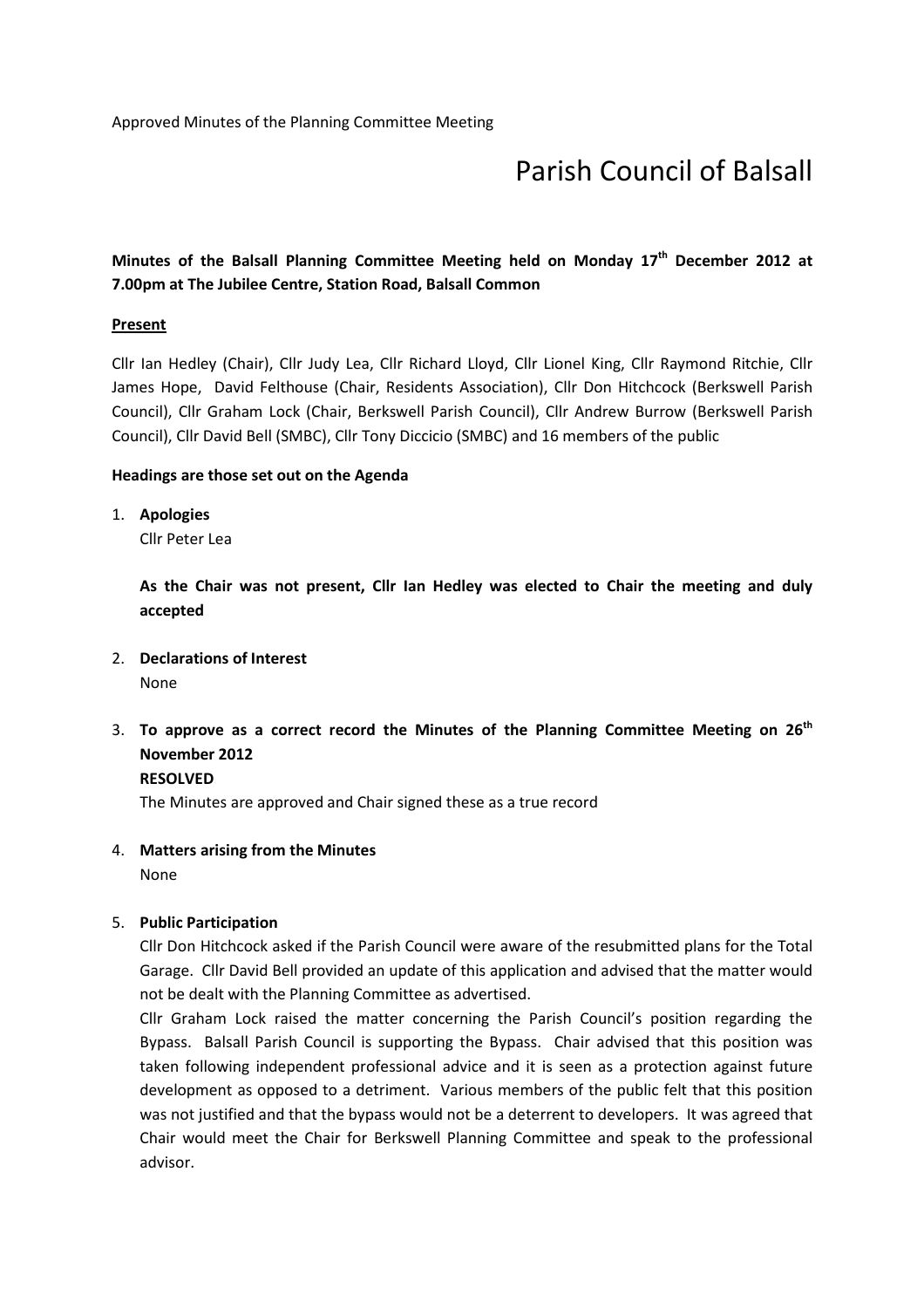David Felthouse advised that the Residents Association's position is that the bypass line should not be removed until such time as a master plan is agreed between the two Parishes.

6. Magpie Lane – Diversion of Footpath – presentation to be given by Land Owner. Recommendation to be made to Full Council pursuant to Standing Order 36 Land Owner gave a short presentation and asked the Council's support to divert the footpath. This matter was adjourned to the next Planning Committee meeting to ensure all procedural aspects are complied with

# 7. Planning Applications

7.1. 2012/1815 - 29 Speedwell Drive, Balsall Common - Cut back branches facing dwelling by 15-20% on 1 No. mature Cherry tree

#### Comment: No objection

7.2. 2012/1850 - Chadwick End Farm, Oldwich Lane West, Chadwick End, Solihull - Listed building consent application for internal and external alterations to an existing side annexe extension, construction of a new porch and alterations to a front brick wall

#### Comment: No objection

7.3. 2012/1826 - 40 Shenstone Drive, Balsall Common - Removal of existing conservatory and erection of a single storey side extension and rear extension

# Comment: Neighbour notification

7.4. 2012/1846 - 6 Oakley, Honiley - Change of use from open land to enclosed side/rear garden, erection of new boundary fence. Single storey extension to side of existing dwelling to form new shower room and extended kitchen, new porch to front with canopy roof over

#### Comment: No comment

7.5. 2012/1857 - Ivy House Guest House, Warwick Road, Knowle, Solihull - Change of use from former guest house to dwelling

#### Comment: No comment

7.6. 2012/1849 - Chadwick End Farm, Oldwich Lane West, Chadwick End, Solihull - External alterations to an existing side annexe extension and construction of a new porch. New vehicular access from Oldwich Lane West and new driveway, gates and fencing

# Comment: No Objection